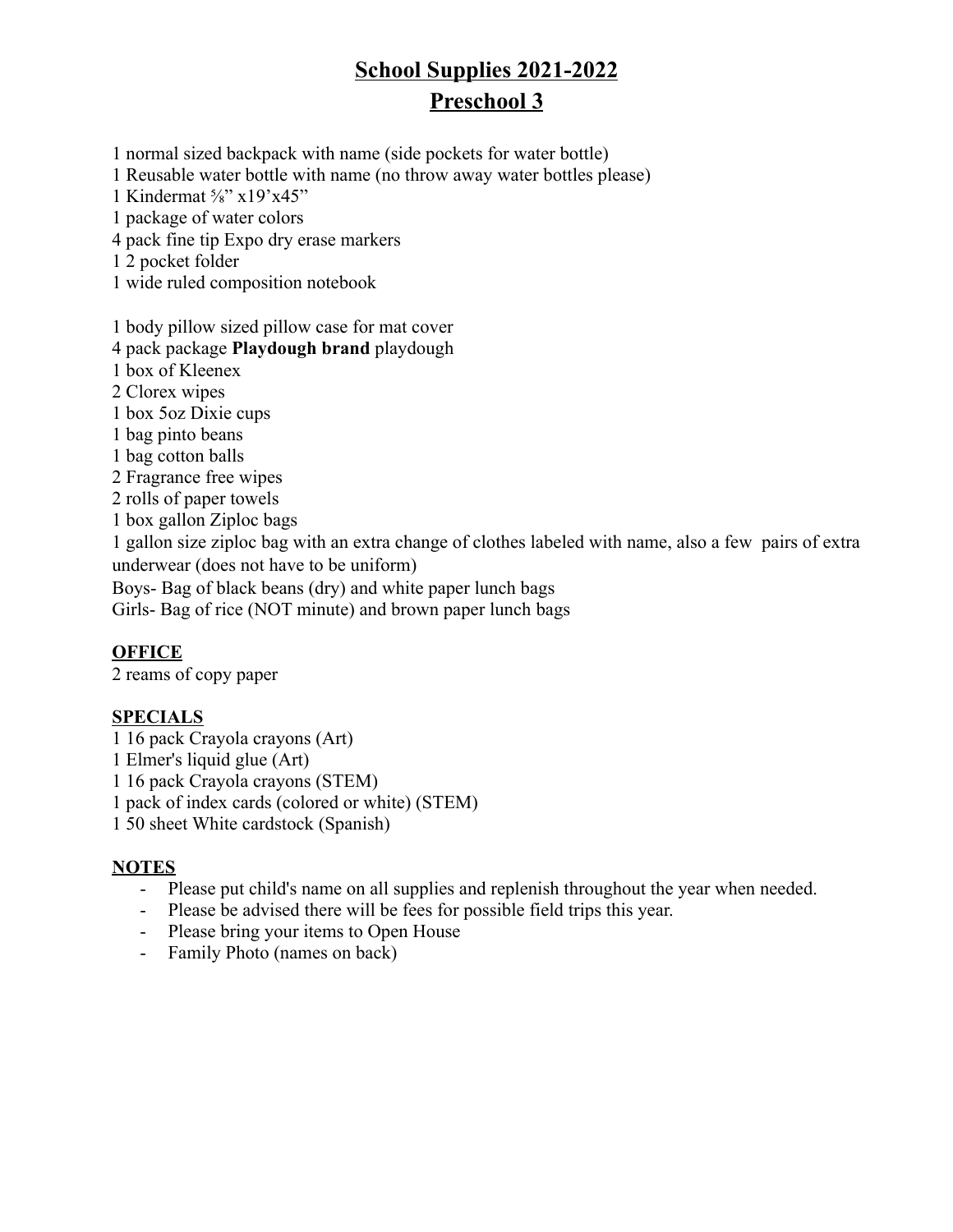## **School Supplies 2021-2022 Preschool 4**

1 backpack with name Reusable water bottle with name fitted crib sheet for cot with name if attending full day 1 pkg of wet wipes 12 pack of glue sticks 1 box a Crayons 1 plastic folder with name on the inside 1 1" binder with name inside (unless your child attended SCB PK last year) 1 4 pack package of **Playdough brand** playdough 1 Kleenex box Paper towels (2) Boys-gallon Ziploc bags Girls-sandwich size Ziploc bags 1 gallon size ziploc bag with an extra change of clothes labeled with name (does not have to be uniform) 1 Pkg of Clorox Wipes

## **OFFICE**

2 reams of copy paper

## **SPECIALS**

16 pack Crayola crayons (Art) Elmer's liquid glue (Art) 1 package markers (STEM) 100-250 (or a box) large popsicle sticks (STEM) 1 50 sheet Color cardstock- any color (Spanish)

- Please put child's name on all supplies and replenish throughout the year when needed.
- Please be advised there will be fees for possible field trips this year.
- Please bring your items to Open House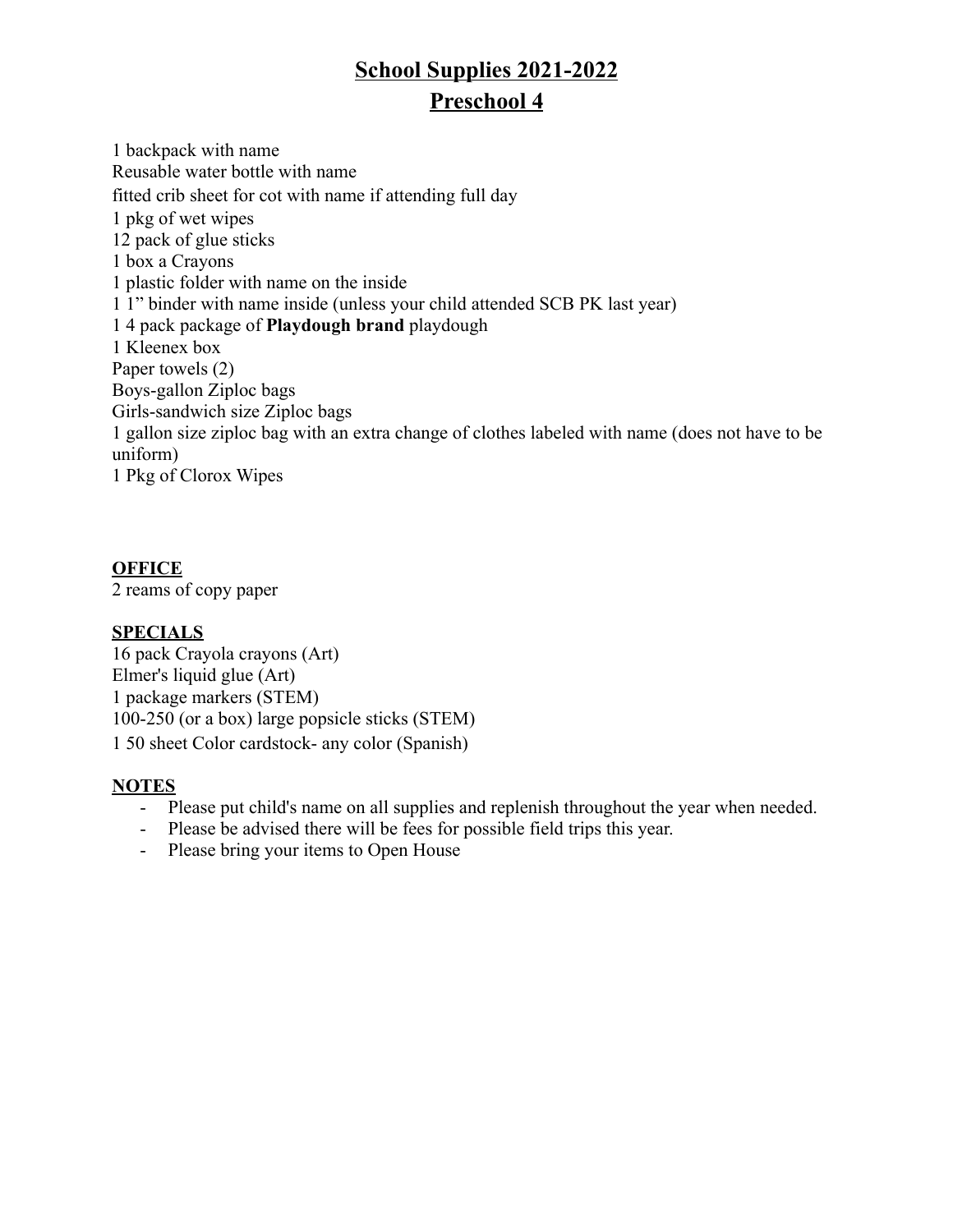## **School Supplies 2021-2022 Kindergarten**

1 Book bag, large enough to carry a binder, sweatshirt, etc. and still zip, no wheels (label with name)

1 4 pk Thin Dry Erase Markers (blk only)

3 plastic, pocket folders with prongs (red=writing, green=poetry, blue=take home)

- 1 inch binder with view front pocket
- 1 pack page protectors
- 1 Watercolor Paint Set (Crayola)
- 8 Elmer's Glue Sticks
- 1 Scissors with Short and Pointed Blades
- 24 #2 *Yellow* Sharpened Pencils (Ticondergeroga or USA Gold)
- 1 Pack Pink Erasers
- 3 boxes 16 ct CRAYOLA TRIANGULAR Crayons
- 1 Pack Post-it Notes
- 1 Sterilite pencil box (labeled with name)
- 1 Low Profile Clipboard (label with name)
- 1 Set of Headphones in a labeled ziplock bag
- 2 Containers Playdough (your color choice)
- 1 Box of Tissues
- 1 Roll of Paper Towels
- 1 Container of Baby Wipes
- 2 Containers of Clorox Disinfecting Wipes
- 1 Large Hand Sanitizer
- Quart size ziplocs (boys only)
- Gallon size ziplocs (girls only)

## **SPECIALS**

24 pack crayons (Art) 4 Elmers glue sticks (Art) 1 box Ziploc bags (any size) (Spanish) 1 bottle of Elmer's glue (STEM) 100-250 (or a box) small popsicle sticks (STEM)

## **OFFICE**

2 reams of copy paper in August and 2 in January

- Please put child's name on all supplies and replenish throughout the year when needed.
- Please be advised there will be fees for possible field trips this year.
- Please bring your items to Open House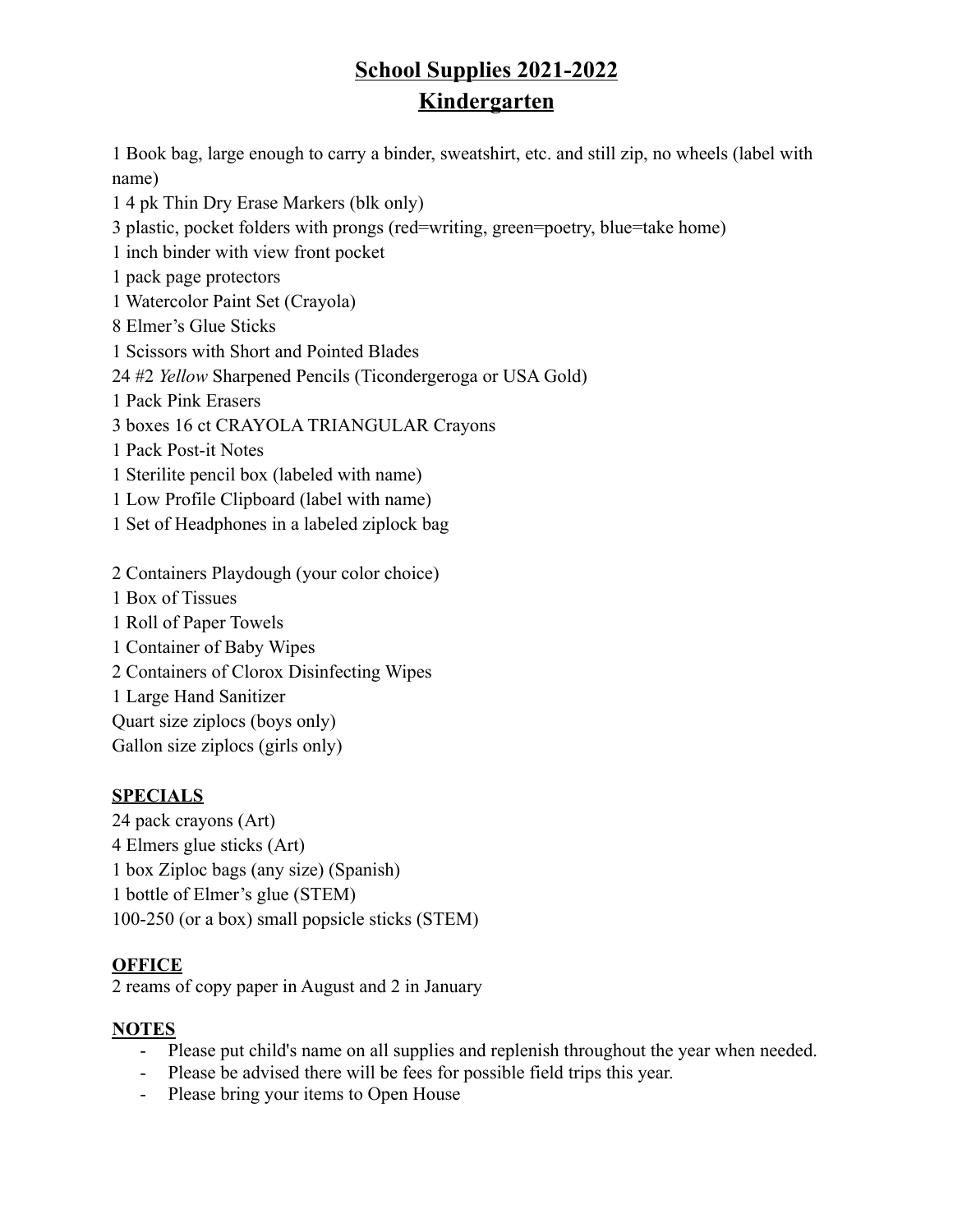School book bag, no wheels

4 packs of 12 - #2 *SHARPENED* lead pencils

- 2 pink erasers
- 4 plastic folders , 2 Red, 2 Blue (pockets should be on the inside bottoms not sides)
- 1 Fiskar scissors (small pointed)
- 1 Elmers glue (no blue glue) 4 oz. size
- 3 glue sticks
- 3 packs Crayola crayons #24 (with primary colors)
- 1 Crayola broad-tip markers (8 pack) basic colors
- 2 24 count colored pencils
- 4 thin dry erase markers
- 2 playdough (small container) 2 boxes - Kleenex (200 count) 1 roll of paper towels 2 *LARGE* container of Clorox wipes and 2 in January 2 containers of regular wipes for Art class and for homeroom Ziplock Bags (sandwich size)-Boys Ziplock Bags (gallon size) -Girls Set of headphones in a labeled ziplock bag

## **SPECIALS**

- 1 folder (Music)
- 1 pack paper plates any size (Art)
- 1 Disinfectant wipes (Art)
- 1 roll masking tape (STEM)
- 1 package white paper bags (STEM)

1 package paper plates soak proof (Spanish)

## **OFFICE**

2 reams of copy paper in August and 2 in January

- Please put the child's name on all supplies and replenish throughout the year when needed.
- Please be advised there will be fees for possible field trips this year.
- Please bring your items to Open House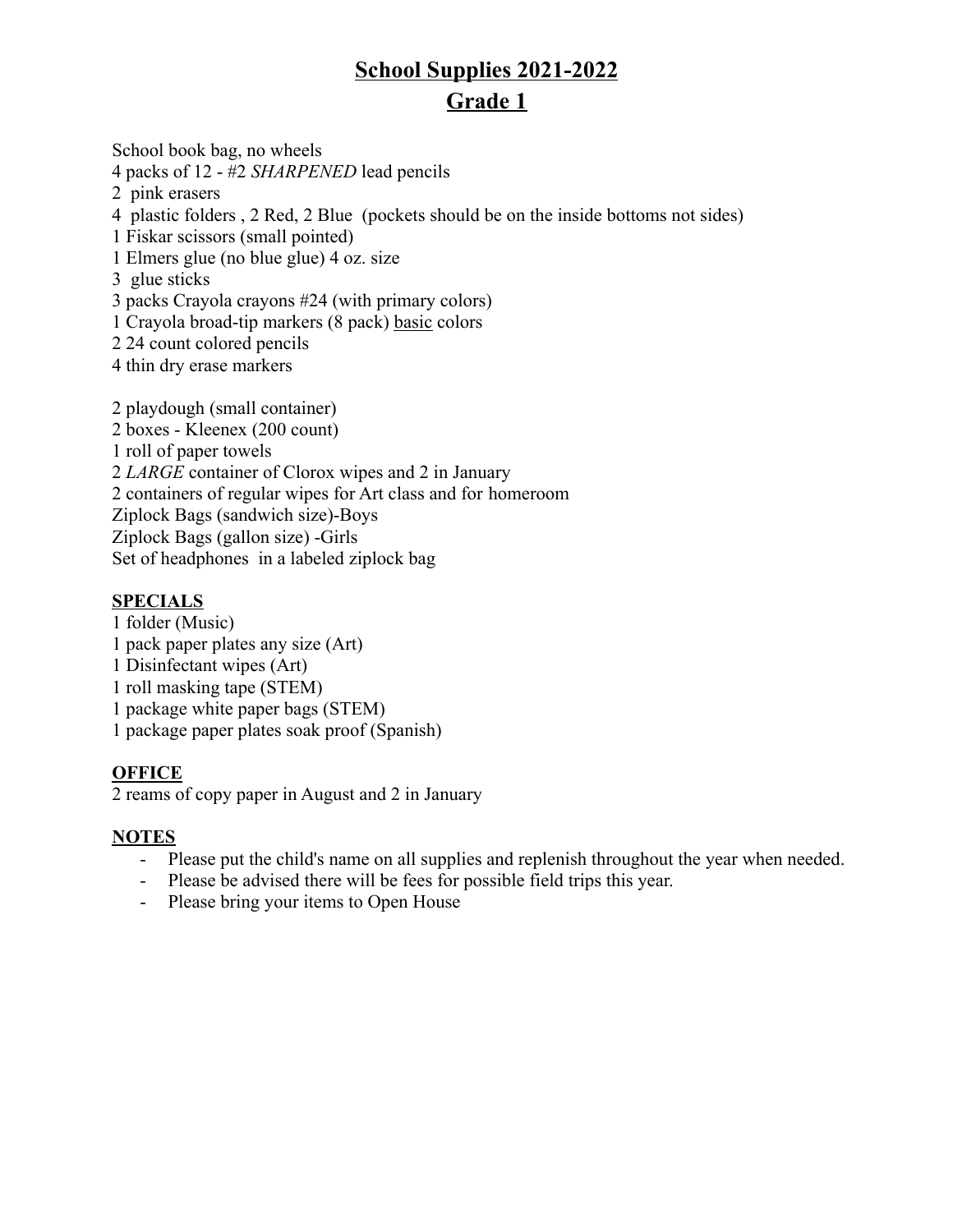Book bag, no wheels 48 #2 lead pencils Ticonderoga brand (sharpened) 24 count Crayons 2 Highlighters (Any color) 12 or 24 count colored pencils (sharpened) 8-10 count markers (broad-tipped, washable) 1 four or five pack of 1.8 x 1.8 in Post-It Notes 2 Black and White Composition Notebook 1 scissors (Fiskars preferred) 1 pencil sharpener (personal that fits in box) 1 sterilite pencil box (10  $\frac{5}{8}$  L x 71/4 W x 5  $\frac{1}{2}$  H with click on lid) 1 folder (plastic) with pockets (any color or design as long as long as it has pockets) 4 pink erasers 2 four-pack of EXPO dry erase markers (ANY COLORS) 4 Big glue sticks 2 Liquid Glue (Washable) 1 binder with pockets and prongs

2 Clorox or Lysol Container of wipes in August and 2 in January

1 large box kleenex

1 large paper towel roll

1 headphone or earbuds placed in a ziplock bag labeled with first and last name.

1 wireless mouse (labeled with first and last name)

1 12 oz Hand Sanitizer

1 Sandwich ziploc bags

1 Gallon ziploc bags

### **SPECIALS**

4 black thin sharpies **(**Art)

1 pack broad Crayola markers (Art)

1 folder (Music)

2 thin black sharpies (STEM)

1 package of brown paper bags (STEM)

1 bag paper cups (any size) (Spanish)

### **OFFICE**

2 reams of copy paper in August and 2 in January

- Please put the child's name on all supplies and replenish throughout the year when needed.
- Please be advised there will be fees for possible field trips this year.
- Please bring your items to Open House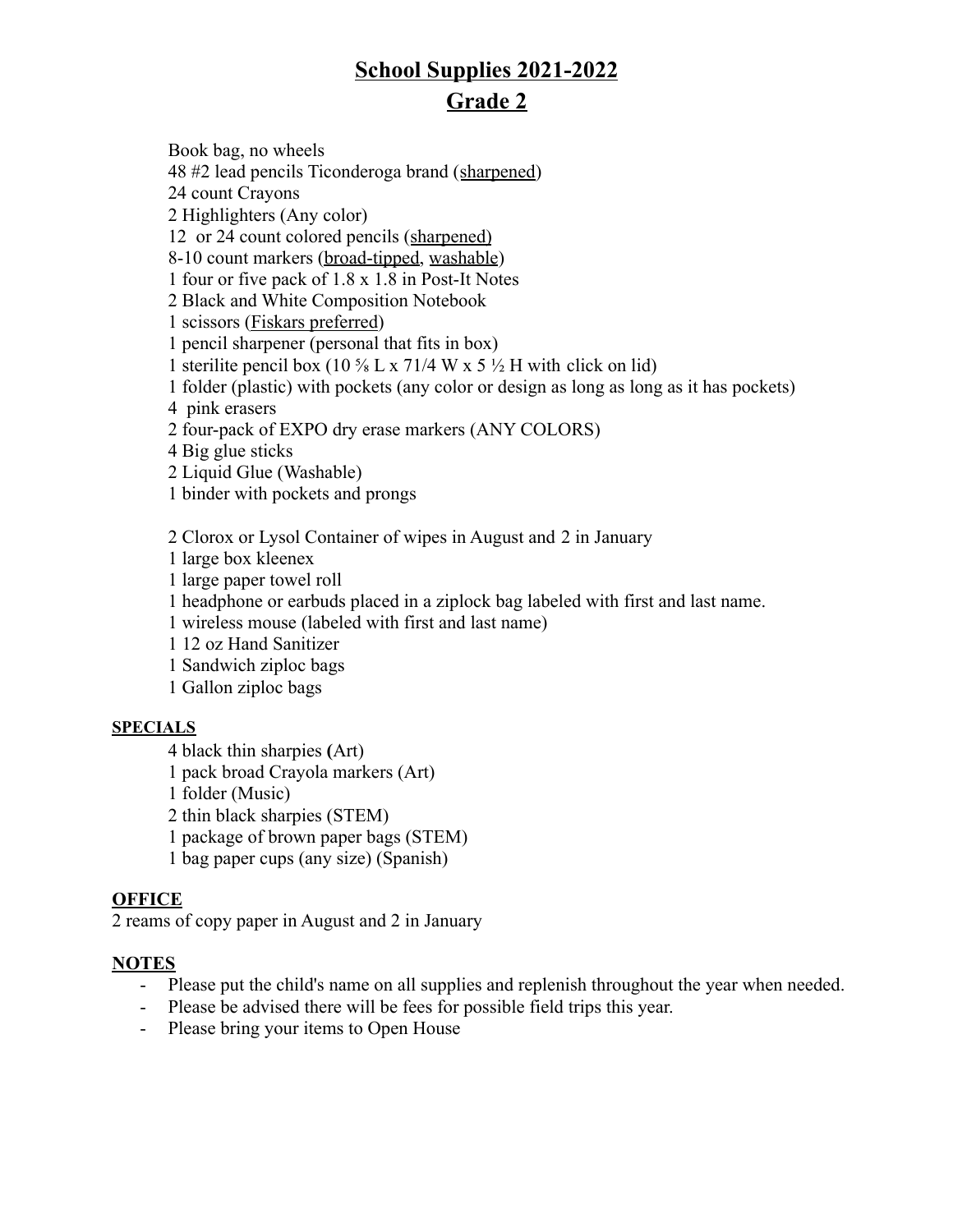Book Bag, no wheels 12 count #2 lead pencils (NO mechanical pencils) hand pencil sharpener (optional) package of glue sticks erasers (Pink Pearl) 24 count Crayons 12 count colored pencils package regular markers multicolor pack of highlighters (Writing/Social Studies) scissors (Fiskars preferred) composition notebook wide-ruled, spiral notebooks - Math and Social Studies pkg wide-ruled loose leaf paper 5 binder divider tabs with pockets 1-Inch three-ring solid color binder labeled with first and last name- writing package of multicolor post-it notes standard sized plastic shoe box with a lid *(PLEASE do NOT get anything larger!)* large boxes of tissues

- large paper towels
- large Lysol or Clorox wipes boys only
- hand sanitizers (8 oz or larger) girls only
- headphones or earbuds placed in a ziplock bag labeled with first & last name

Wireless mouse and AA battery

#### **SPECIALS**

- colored sharpies (STEM)
- package of straws (STEM)
- thin colored Sharpies (Art)
- Elmer's glue sticks (Art)
- blue folder (Music)
- Kleenex- boys (Spanish)
- Paper towel- girls (Spanish)

#### **OFFICE**

reams of copy paper in August and 2 in January

- Please put the child's name on all supplies and replenish throughout the year when needed.
- Please be advised there will be fees for possible field trips this year.
- Please bring your items to Open House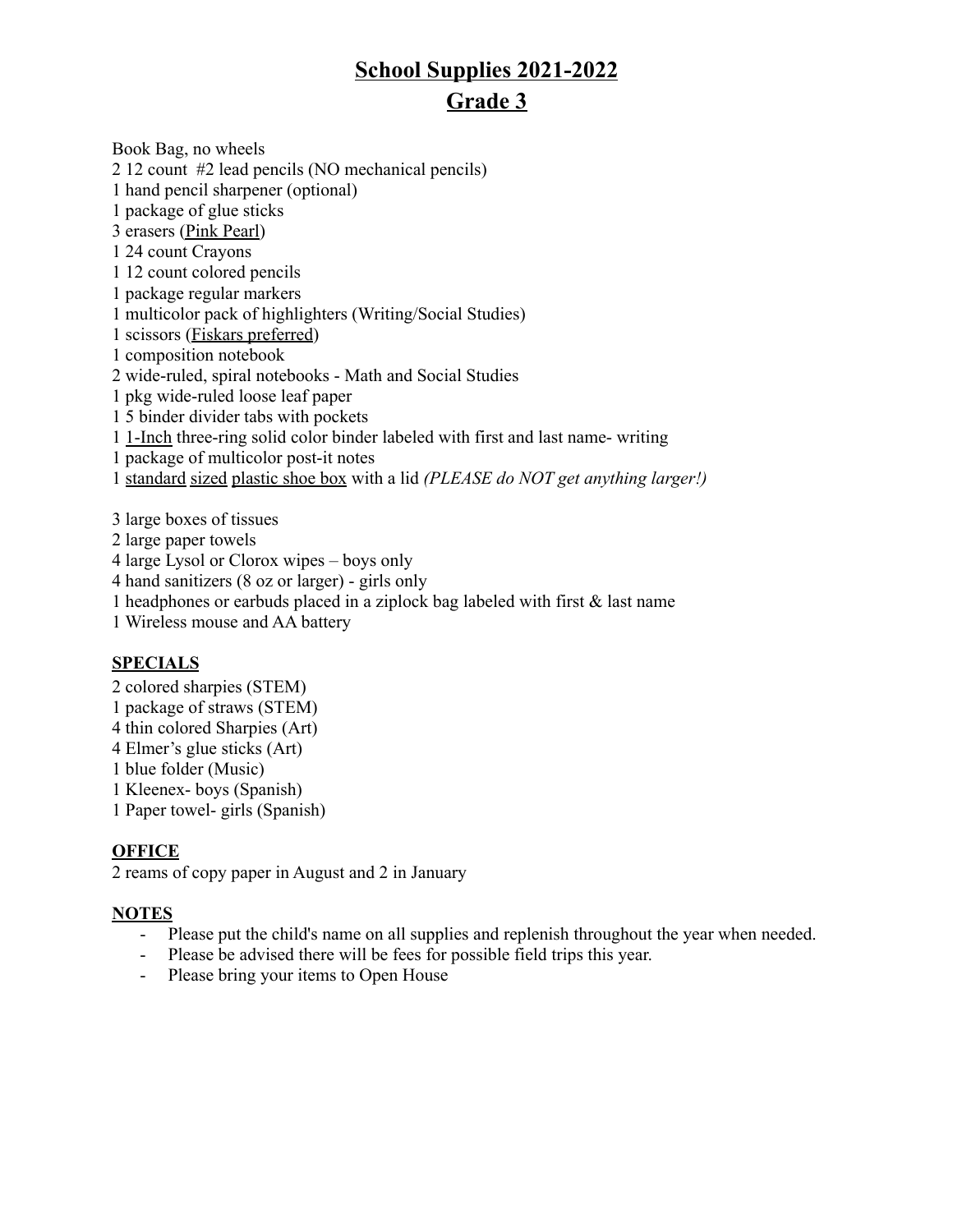Book bag, no wheels 2 X-LARGE zippered pencil pouches-label with name 48 #2 lead pencils (sharpened or mechanical, initial individual pencils) 1-small personal size pencil sharpener-label with name 1 Eraser (pencil topper or large pink) 1 Set of multi-colored or gel pens-initial individual pens 1 Set of erasable blue or black pens (optional, may be used 2nd semester) 1 24 count Crayons initial individual crayons 1 Crayola markers- wide/broad washable 2 Scissors (1 adult size do not label, 1 personal use label this one) 1 Elmer's white glue-label with name Pack of thin dry erase Expo markers-label individual markers 1 Highlighter (any bright color)-label with initials 2 spiral wide ruled notebooks (1 for music, and 1 for ELA)-labeled with name and subject 5 composition notebooks (4 for writing, 1 for reading journal)-labeled with name 1 Red plastic pocket folder (take home folder) 1 box tissues (girls) 1 roll of paper towels (boys) 1 Clorex wipes

1 bottle hand sanitizer

Headphones or earbuds

Wireless computer mouse - optional for Chromebook (many kids prefer over touchpad)

## **SPECIALS**

1 pack thin Crayola markers (for Art) 50 pack white cardstock (Art) 1 pack of colored paper (multiple colors or all one color) (STEM) 1 box of tooth picks (STEM) 1 folder (Music) 1 small paper plates- Boys (Spanish)

1 adult size scissors- Girls (Spanish)

## **OFFICE**

2 reams of copy paper in August and 2 in January

- Please put the child's name on all supplies and replenish throughout the year when needed.
- Please be advised there will be fees for possible field trips this year.
- Please bring your items to Open House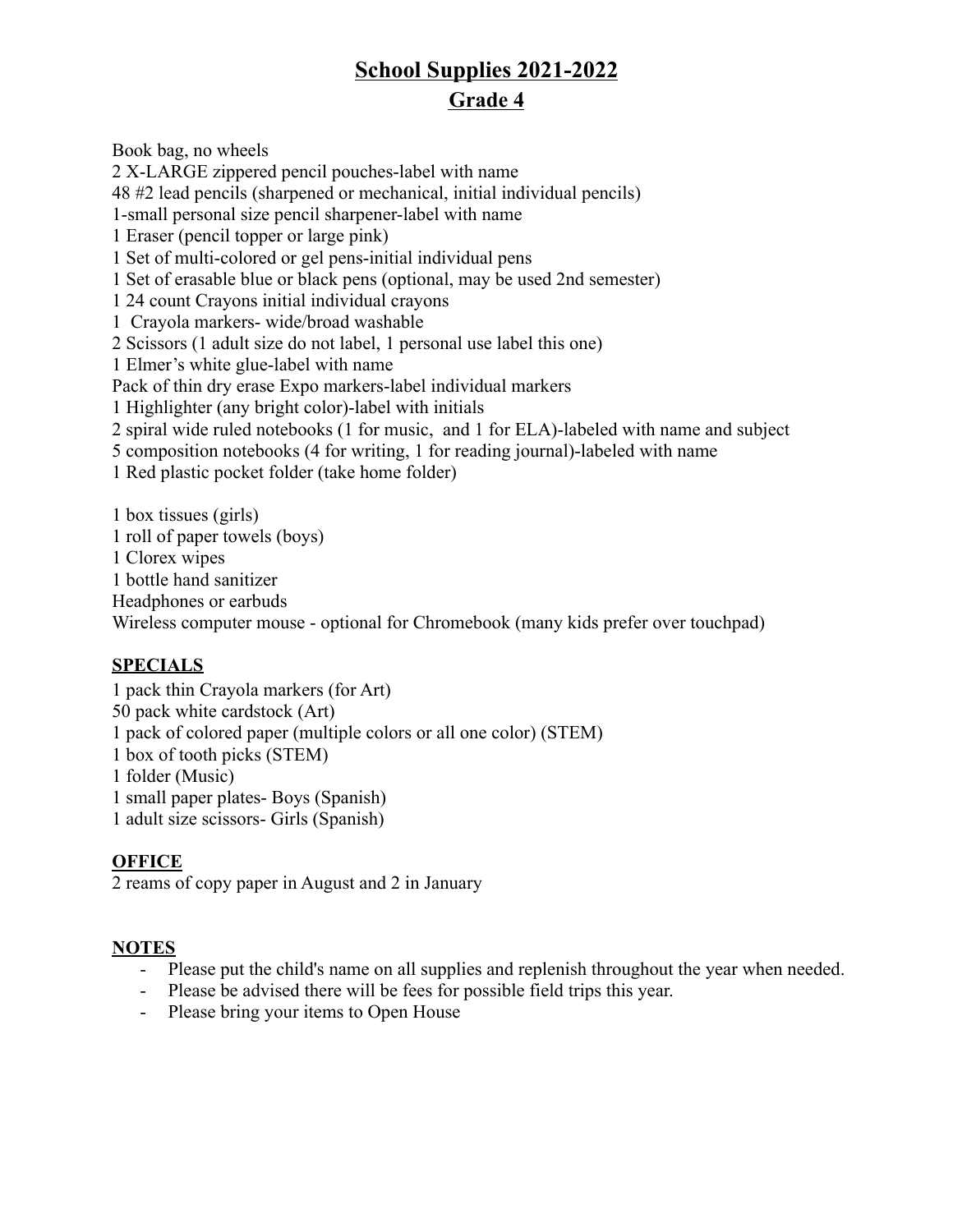Book Bag, no wheels 1 Composition Notebooks Wide Ruled 3 Spiral Notebooks Wide Ruled (math- green/religion- purple/music-orange) 1 package loose leaf paper—wide ruled #2 lead pencils (enough to last entire year) erasers—either pencil-top or regular pink eraser personal pencil sharpener 1 Package black or blue pens 1 package highlighters for note taking 4 thin dry-erase markers 4 thick dry-erase markers 1 multi-pack post-it notes 1 pencil case 1-one and a half-inch binder 1-red two pocket plastic (No Prong) folder-5th grade 1 Art Supply Bag or Pouch—NO TACKLE BOXES 1 Elmer's school glue 2 Elmer's glue sticks 2 markers—wide and thin 1 24 count crayons **Scissors** 

2 boxes of tissues (200-count minimum) 2 containers of antibacterial wet wipes 2 rolls of paper towels Personal headphones/ earbuds with a cord at least 50-60 inches long in a ziplock bag with name labeled

### **SPECIALS**

1 folder (Music) 4 black ultra thin black Sharpies (Art) 24 count colored pencils for (Art) 2 ultra fine tip black sharpies for (STEM) 1 pack of cotton balls (STEM) 1 Clorox wipes (Spanish)

## **OFFICE**

2 reams of copy paper in August and 2 in January

- Please put the child's name on all supplies and replenish throughout the year when needed.
- Please be advised there will be fees for possible field trips this year.
- Please bring your items to Open House